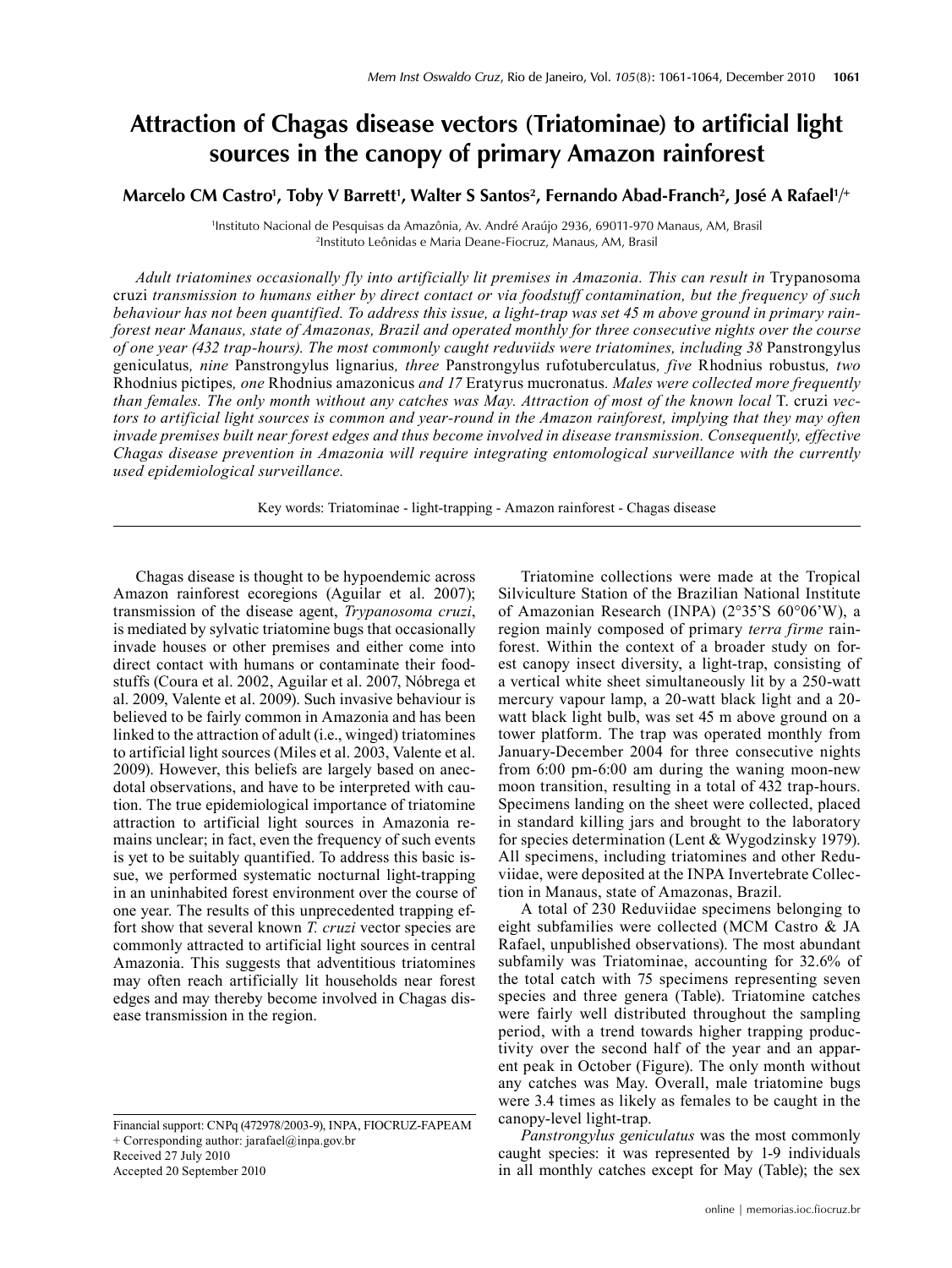|                                | Months                      |   |                |   |                          |     |                |    |                          |                |   |   |    |                                       |    |
|--------------------------------|-----------------------------|---|----------------|---|--------------------------|-----|----------------|----|--------------------------|----------------|---|---|----|---------------------------------------|----|
| Species                        | Jan                         |   |                |   | Feb Mar Apr May          | Jun | Jul            |    |                          |                |   |   |    | Aug Sep Oct Nov Dec Male Female Total |    |
| Panstrongylus geniculatus      |                             | 4 | 2              | 3 | $\overline{\phantom{0}}$ | 2   | 2              | 3  | 3                        | 9              | 4 | 5 | 28 | 10                                    | 38 |
| Panstrongylus lignarius        |                             |   |                |   |                          |     |                | 3  |                          | 3              |   |   | 6  | 3                                     | 9  |
| Panstrongylus rufotuberculatus |                             |   |                |   |                          |     |                |    |                          | $\mathfrak{D}$ |   |   | 3  | $\overline{\phantom{0}}$              | 3  |
| Rhodnius robustus              |                             |   |                |   |                          |     |                |    |                          | 3              |   |   | 3  | 2                                     | 5  |
| Rhodnius pictipes              |                             |   |                |   |                          |     |                |    |                          |                |   |   |    |                                       | 2  |
| Rhodnius amazonicus            |                             |   |                |   |                          |     |                |    |                          |                |   |   |    |                                       |    |
| Eratyrus mucronatus            | $\mathcal{D}_{\mathcal{A}}$ |   | $\mathfrak{D}$ | 2 |                          |     |                | 3  | $\overline{\phantom{0}}$ | 5              |   |   | 16 | 1                                     | 17 |
| Total                          | 3                           | 5 | 6              | 5 |                          | 4   | $\overline{4}$ | 10 | $\overline{4}$           | 22             | 6 | 6 | 58 | 17                                    | 75 |

TABLE Monthly triatomine catches using a canopy-level light-trap in primary Amazon rainforest at the Tropical Silviculture Station, Brazilian National Institute of Amazonian Research, state of Amazonas, Brazil, 2004

ratio  $(\Diamond \Diamond)$  for this species, and generally for the genus *Panstrongylus*, was close to 3:1. Most *P. geniculatus* and *Panstrongylus lignarius*, as well as all three *Panstrongylus rufotuberculatus* specimens, were collected in the second half of the year. *Eratyrus mucronatus*, a relatively little-studied species, was consistently caught across seasons in the light-trap; the  $\Diamond$ : $\Diamond$  ratio was as high as 16:1 for this species (Table). The genus *Rhodnius* was represented by three species. Two of them, *Rhodnius robustus* and *Rhodnius pictipes*, are common in Amazonia and have been implicated in Chagas disease transmission (Abad-Franch & Monteiro 2007, Valente et al. 2009), whereas *Rhodnius amazonicus* is a rare species hitherto known only from type specimens and a few additional collections in French Guiana (Bérenger & Pluot-Sigwalt 2002, Bérenger et al. 2009).

Twenty-seven triatomine species in nine genera and five tribes have been recorded to date in Amazonia. Except for spatially discrete foci of true domestic (i.e., householdbreeding) populations, Amazonian triatomines are essentially sylvatic (Abad-Franch & Monteiro 2007, Aguilar et al. 2007). They exploit a variety of forest ecotopes, including palm tree crowns, hollow trees and vertebrate nests and burrows (Lent & Wygodzinsky 1979, Barrett 1991). Flying from such ecotopes, adult specimens may enter a house or fall into a food-processing device; this is currently regarded as the main mechanism underlying Chagas disease epidemiology in Amazonia (Coura et al. 2002, Aguilar et al. 2007, Valente et al. 2009). For instance, large peridomestic palm trees are often infested and can act as a major source of adventitious *Rhodnius* specimens in several Latin American biomes, including Amazonia (Romaña et al. 1999, Fitzpatrick et al. 2008, Gurgel-Gonçalves et al. 2008, Abad-Franch et al. 2010, Calzada et al. 2010).

Attraction of adult triatomine bugs to artificial light sources can enhance the risk of Chagas disease transmission under such circumstances (Coura et al. 2002,



Broken line: monthly numbers of acute Chagas disease cases notified from the Brazilian Amazon Region, 2007-2009 (www.datasus. gov.br); solid line: triatomine catches in a canopy-level light-trap in primary Amazon rainforest, 2004.

Miles et al. 2003). Both field (Noireau & Dujardin 2001, Zeledón et al. 2001, Carbajal de la Fuente et al. 2007) and laboratory studies (e.g., Minoli & Lazzari 2006) suggest that triatomine bugs make use of artificial light cues while actively dispersing; our results lend further support to this view by showing that forest triatomines can be routinely collected in light-traps in primary rainforest environments. Electric light, a trait that is typical of human residences, may therefore play a key role also in household invasion by adult sylvatic triatomines. Other potential attractors that might be used by dispersing triatomines as guiding cues, such as radiant heat or human odors (Minoli & Lazzari 2006), are typical of households too.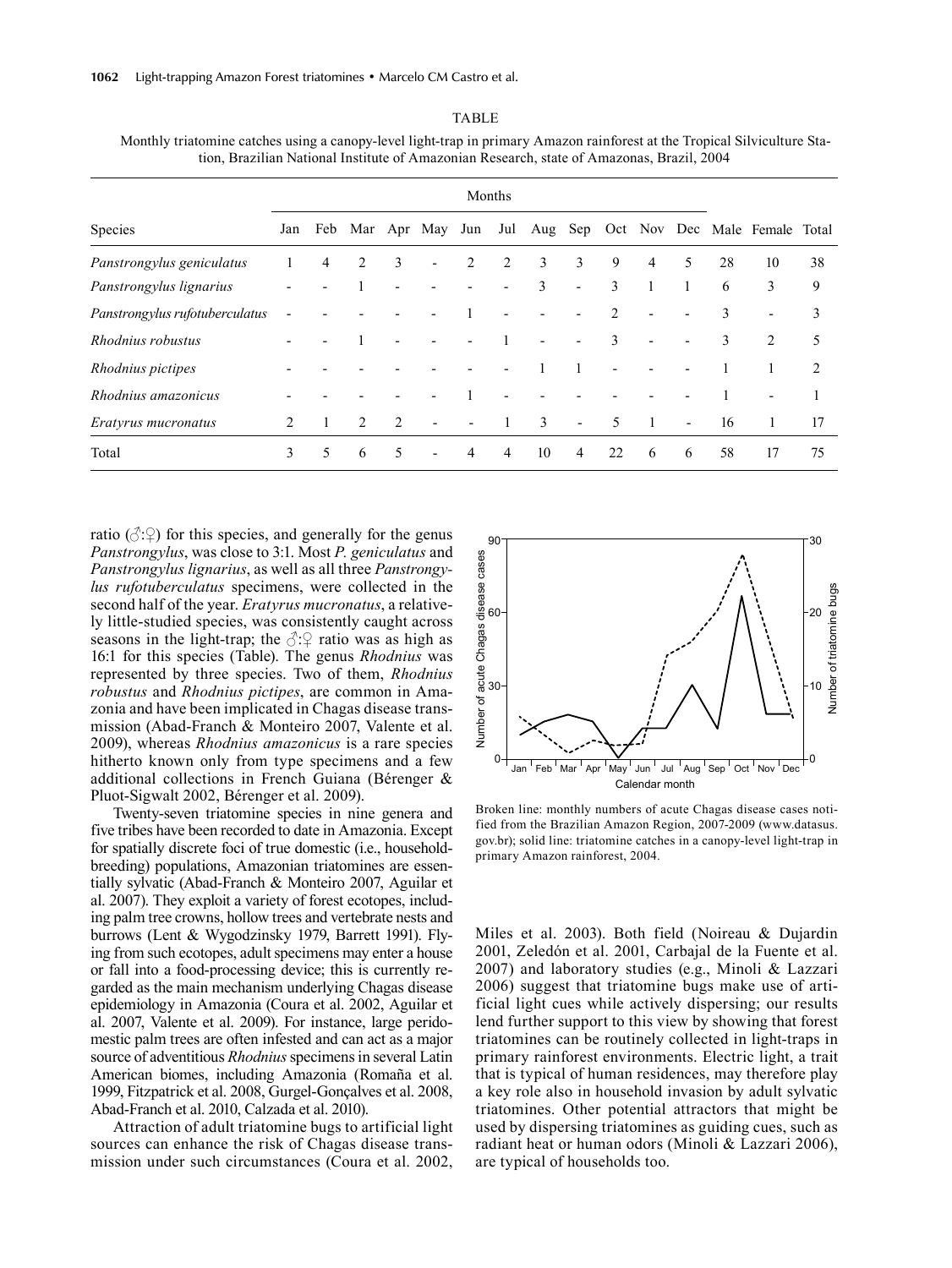Our catches represent a large fraction of the triatomine species known to occur in central Amazonia. The study site lies within the Uatumã-Trombetas ecoregion, where 11 species (including 2 cryptic *R. robustus* forms) have been recorded. *Microtriatoma trinidadensis* and *R. brethesi* may also be present, but have not been collected to date (Abad-Franch & Monteiro 2007). Our catches therefore included  $~10\%$  of the locally recorded species; only *Cavernicola pilosa*, *Cavernicola lenti* and *Rhodnius paraensis* were not collected. This indicates that light-trapping can be used to sample most, if not all, of the epidemiologically relevant species present in Amazonian forests landscapes.

When compared with the results of surveys conducted in anthropic landscapes, our data suggest that the rich triatomine fauna of primary forests becomes heavily simplified following disturbance. For example, Naiff et al. (1998) reported only three species (*P. geniculatus*, *R. robustus* and *R. pictipes*) in an urban environment, and Valente et al. (2009) collected only two species (*R. pictipes* and *P. geniculatus*) in and around a rural settlement. Bérenger et al. (2009) reported similar results from French Guiana: 11 triatomine species were collected in forested areas, but only five (*P. geniculatus*, *P. lignarius*, *R. pictipes*, *R. robustus*, and *E. mucronatus*) were found in anthropic landscapes.

Why males of several triatomine species appear to fly more often than females to light-traps and houses remains difficult to explain. In fact, some laboratory and field studies suggest that female bugs are equally or more likely than males to start dispersive flights (Schofield et al. 1992, Gurevitz et al. 2006, Minoli & Lazzari 2006), but males are usually caught more often at lighttraps (Noireau & Dujardin 2001, Zeledón et al. 2001, Vázquez-Prokopec et al. 2006). This is clearly of more importance for species capable of colonising human households, which has not been reported in our study area. However, *P. geniculatus* can colonise peridomestic pigsties in Amazonia (Valente et al. 1998), and *Eratyrus mucronatus*, *P. geniculatus*, *P. rufotuberculatus* and the *P. lignarius* population from the Marañón Valley, Peru (formerly known as *P. herreri*) have all been reported to breed within houses in other biomes (Barrett 1991, Noireau et al. 1995, Wolff & Castillo 2000, Abad-Franch et al. 2001, Cuba Cuba et al. 2002).

Triatomine trapping appeared to be more productive towards the end of the year, which coincides with the local dry season. Approximately 75% of catches occurred between July-December, when the monthly rainfall averaged ~95 mm. In contrast, the monthly rainfall from January-May averaged ~280 mm (www.inmet.gov.br). This trend, noted also by Naiff et al. (1998) for *P. geniculatus* specimens flying into houses in Manaus, needs obviously to be confirmed with more data. It is nonetheless worth highlighting that reports of acute Chagas disease cases are also strongly biased towards the second half of the year in the Brazilian Amazon (Figure). This observation is merely correlational, but hints at a potential link between increased vector flight activity and higher disease incidence in drier (and hotter) months; we believe that this possibility should be more thoroughly investigated.

The frequent and widespread attraction of Amazonian triatomines to artificial light sources poses a potentially serious health threat that is only beginning to be understood. Individual sylvatic triatomines are often infected by the time they reach the adult stage, and can transmit *T. cruzi* to humans either by direct contact or by contaminating food or food-processing equipment. The parasite is carried by triatomine bugs in both cases, and transmission must therefore be regarded as vectorborne. This raises concerns about current disease surveillance strategies, which in Amazonia strongly emphasise the detection, confirmation, and compulsory reporting of acute disease cases (SVS 2005, Aguilar et al. 2007). By overlooking the entomological aspects of surveillance, such schemes might be missing most transmission risk situations in the Amazon and, as a consequence, may drive public attention and resources away from primary disease prevention.

## **Acknowledgements**

To N Higuchi and J dos Santos, for permitting the use of the INPA Station premises and equipment for this study, and to A da Silva Filho (*in memoriam*), AU Rodrigues, C Motta, F Godoi, F Baccaro, FF Xavier Filho, JM Ribeiro, J Câmara and S Trovisco, for their help in fieldwork.

## **References**

- Abad-Franch F, Ferraz G, Campos C, Palomeque FS, Grijalva MJ, Aguilar HM, Miles MA 2010. Modeling disease vector occurrence when detection is imperfect: infestation of Amazonian palm trees by triatomine bugs at three spatial scales. *PLoS Negl Trop Dis 4*: e620.
- Abad-Franch F, Monteiro FA 2007. Biogeography and evolution of Amazonian triatomines (Heteroptera: Reduviidae): implications for Chagas disease surveillance in humid forest ecoregions. *Mem Inst Oswaldo Cruz 102* (Suppl. 1): 57-69.
- Abad-Franch F, Paucar CA, Carpio CC, Cuba Cuba CA, Aguilar VHM, Miles MA 2001. Biogeography of Triatominae (Hemiptera: Reduviidae) in Ecuador: implications for the design of control strategies. *Mem Inst Oswaldo Cruz 96*: 611-620.
- Aguilar HM, Abad-Franch F, Dias JCP, Junqueira ACV, Coura JR 2007. Chagas disease in the Amazon region. *Mem Inst Oswaldo Cruz 102* (Suppl. 1): 47-55.
- Barrett TV 1991. Advances in triatomine bug ecology in relation to Chagas disease. In KH Harris (org.), *Advances in disease vector research*, Vol. 8, Springer-Verlag, New York, p. 143-176.
- Bérenger J-M, Pluot-Sigwalt D 2002. *Rhodnius amazonicus* Almeida, Santos & Sposina, 1973, bona species, close to *R. pictipes* Stål, 1872 (Heteroptera, Reduviidae, Triatominae). *Mem Inst Oswaldo Cruz 97*: 73-77.
- Bérenger J-M, Pluot-Sigwalt D, Pagès F, Blanchet D, Aznar C 2009. The Triatominae species of French Guiana (Heteroptera: Reduviidae). *Mem Inst Oswaldo Cruz 104*: 1111-1116.
- Calzada JE, Pineda V, Garisto JD, Samudio F, Santamaría AM, Saldaña A 2010. Human trypanosomiasis in the eastern region of the Panama Province: new endemic areas for Chagas disease. *Am J Trop Med Hyg 82*: 580-582.
- Carbajal de la Fuente AL, Minoli SA, Lopes CM, Noireau F, Lazzari CR, Lorenzo MG 2007. Flight dispersal of the Chagas disease vectors *Triatoma brasiliensis* and *Triatoma pseudomaculata* in Northeastern Brazil. *Acta Trop 101*: 115-119.